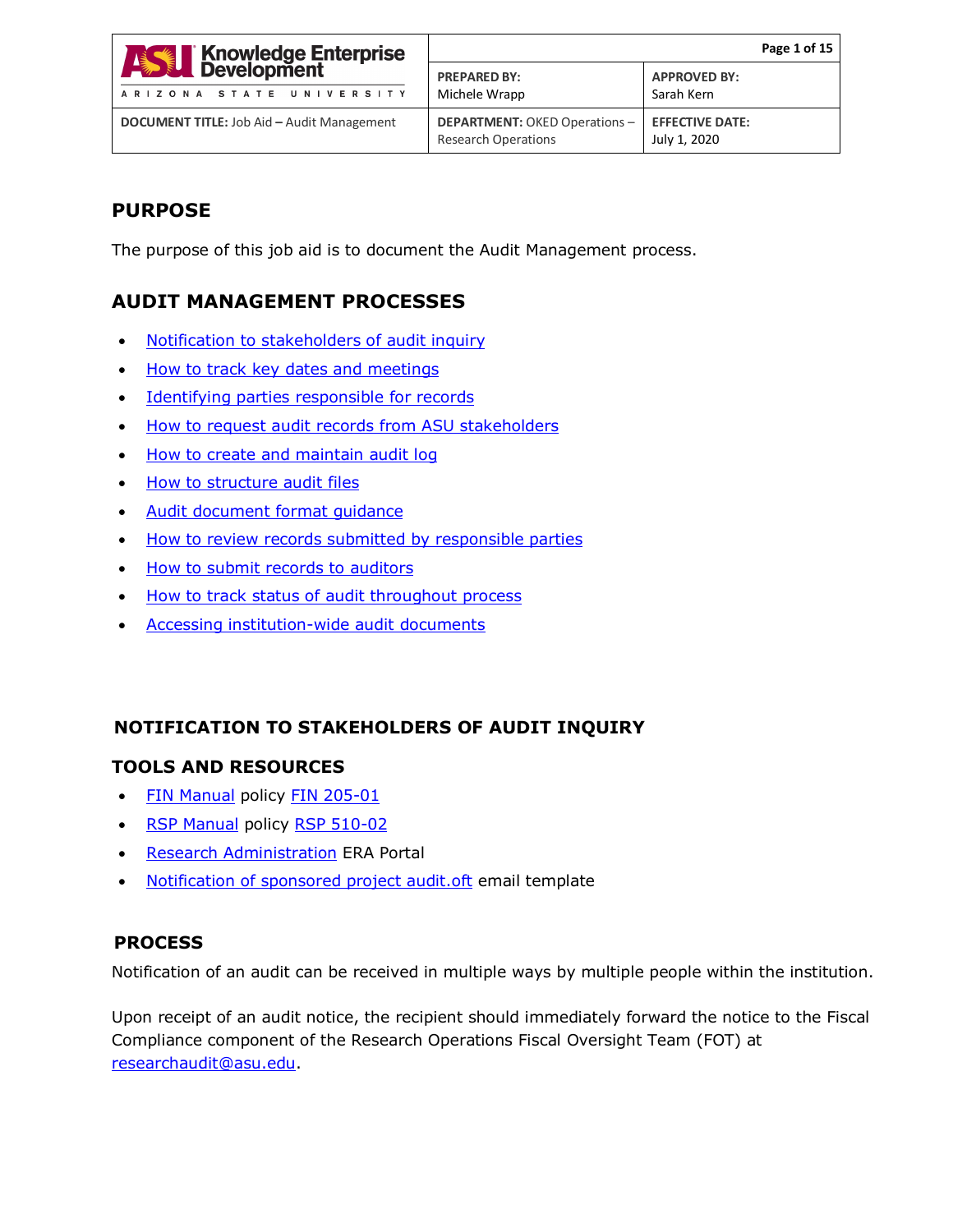| <b>ASSE Knowledge Enterprise</b><br>ARIZONA STATE UNIVERSITY | Page 2 of 15                                                       |                                        |
|--------------------------------------------------------------|--------------------------------------------------------------------|----------------------------------------|
|                                                              | <b>PREPARED BY:</b><br>Michele Wrapp                               | <b>APPROVED BY:</b><br>Sarah Kern      |
| <b>DOCUMENT TITLE: Job Aid - Audit Management</b>            | <b>DEPARTMENT: OKED Operations -</b><br><b>Research Operations</b> | <b>EFFECTIVE DATE:</b><br>July 1, 2020 |

The [Fiscal Oversight Team](https://researchadmin.asu.edu/research-operations) serves as the audit liaison for all sponsored audit and review requests (FIN [205-01](http://www.asu.edu/aad/manuals/fin/fin205-01.html) / RSP [510-02\)](http://www.asu.edu/aad/manuals/rsp/rsp510-02.html). Fiscal Oversight keeps stakeholders informed while seeking to facilitate timely, complete, precise, and appropriate responses from the most appropriate source for each audit inquiry, with the least disruption to ongoing operations.

For all audits it will be actively managing, the Fiscal Oversight Team should notify the Research Operations Executive Director, the Team Lead of the assigned Award Management Team (AMT), the award Principal Investigator and assigned Research Administrators (RA) in the Lead Unit. For inquiries which do not require FOT engagement, those actively managing the inquiries should keep key stakeholders apprised of related actions and status.

- 1. Open the Notification of sponsored project audit.oft email template.
- 2. Populate the data fields in the embedded table by reference to the ERA Awards module.
- 3. Send the notification email to the stakeholders listed in the above paragraph and save a copy in the audit file. Relevant stakeholder contacts can be found by reference to the award record in the ERA Awards module.

# <span id="page-1-0"></span>**HOW TO TRACK KEY DATES AND MEETINGS**

## **TOOLS AND RESOURCES**

• MS Outlook

## **PROCESS**

The [Fiscal Oversight Team](https://researchadmin.asu.edu/research-operations) serves as the audit liaison for all sponsored audit and review requests and will respond to any requests for acknowledgement or scheduling communicated in the audit notice. The Assistant Director of the Fiscal Oversight Team serves as the official point-of-contact in the Sponsored Projects Audit Liaison role. The role of the Fiscal Compliance Team (FCT) Manager is to manage audits and site visits involving sponsored projects and to engage the support and advice of the liaison as needed to effectively respond to, and successfully close, audits and site visits.

External audits or reviews can be performed by a sponsor or by a contracted audit firm. Based on the audit scope, the engagement letter (received either by U.S. Mail or e-mail) will identify the specific award or group of awards being audited. Audit sample selections can be provided prior to the auditors' arrival or when they arrive onsite. Ordinarily the auditor will communicate a list of standard documents they want to review upon arrival or often, in advance of the audit date.

Research Operations central administrators, Unit administrators, Principal Investigators, Unit sponsored projects staff, ASU central administrative offices all have important responsibilities in responding to audit and site visit requests. The coordinating role of the FCT Manager is the key to efficient and responsive interactions with parties external to the University.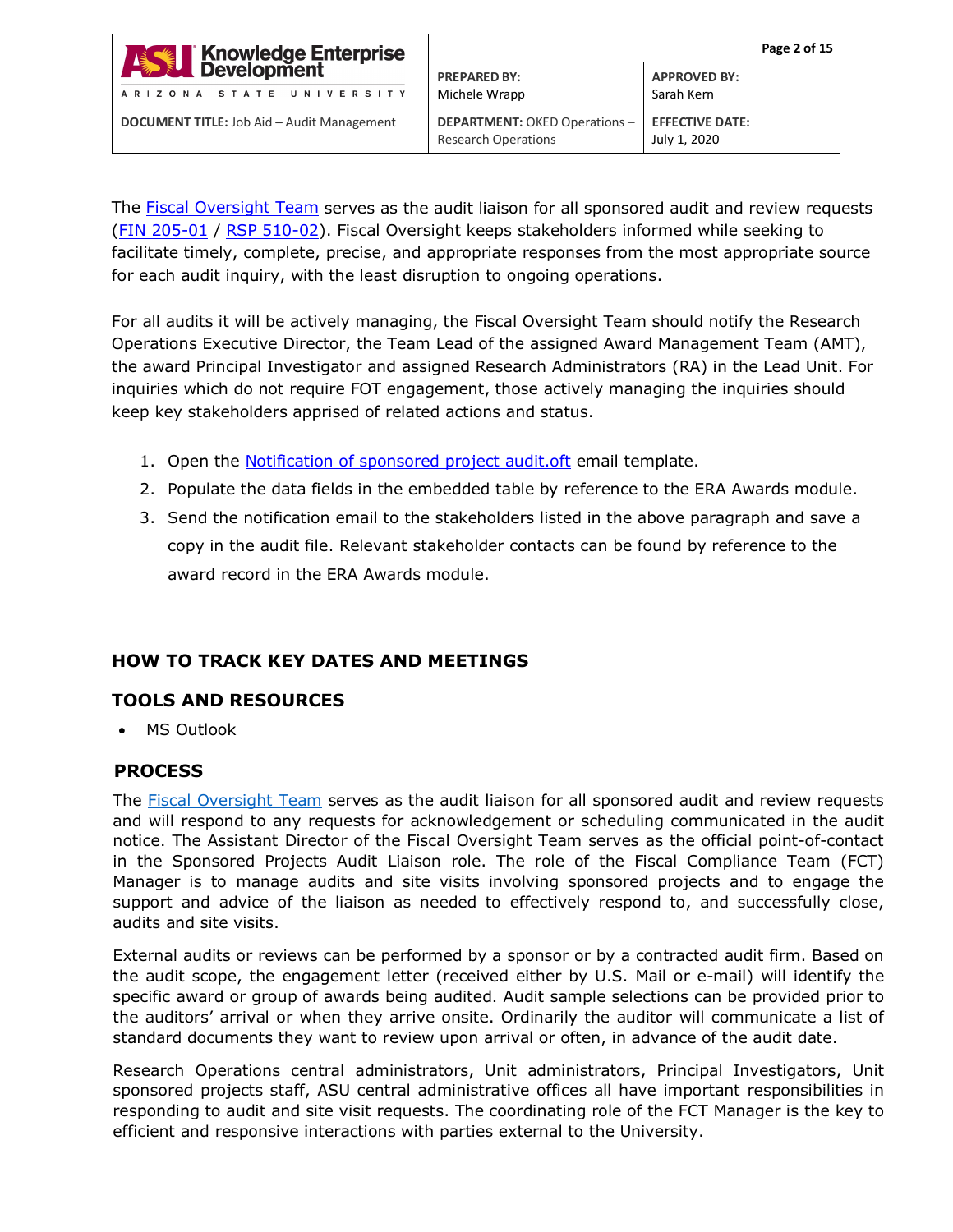| <b>ASSE Knowledge Enterprise</b><br>ARIZONA STATE UNIVERSITY | Page 3 of 15                                                       |                                        |
|--------------------------------------------------------------|--------------------------------------------------------------------|----------------------------------------|
|                                                              | <b>PREPARED BY:</b><br>Michele Wrapp                               | <b>APPROVED BY:</b><br>Sarah Kern      |
| <b>DOCUMENT TITLE:</b> Job Aid - Audit Management            | <b>DEPARTMENT: OKED Operations -</b><br><b>Research Operations</b> | <b>EFFECTIVE DATE:</b><br>July 1, 2020 |

Based on the timeline agreed to with the auditors, internal due dates will be set for receipt and collection of documents by FCT. It is important to ensure that internal due dates will allow sufficient time for FCT's review of documents and follow-up that may be necessary. The need for meetings of internal stakeholders to plan for and comply with the audit request will be determined. These pre-audit meetings, if any, will be scheduled by the FCT.

Likewise, FCT should schedule and host meetings to be held during the course of the audit between auditors and key respondents. Entrance and exit conferences should be calendared as well.

Meeting invitees may include Research Operations staff and leadership, Research Advancement staff, Principal Investigator(s), Lead Unit leadership, and University central department staff.

FCT should reserve office space for the auditor to work in while on site and conference room space for the entrance and exit conferences. The Business Operations staff can assist in identifying available space if scheduling rooms proves to be a challenge.

Campus maps and parking instructions should be sent to the audit team prior to their arrival at ASU.

## <span id="page-2-0"></span>**IDENTIFYING PARTIES RESPONSIBLE FOR RECORDS**

## **TOOLS AND RESOURCES**

- [Sponsored Projects Records Retention Schedule](https://researchadmin.asu.edu/sites/default/files/Sponsored-Projects-Records-Retention-Schedule.pdf)
- [Research Administration](https://researchadmin.asu.edu/) website
	- o ERA Portal
	- o [Who can help me?](https://researchadmin.asu.edu/find_contacts)
	- o [Processes and Work Instructions](https://researchadmin.asu.edu/procedures)
	- o [Standard Institutional Information](https://researchadmin.asu.edu/standard-institutional-information)
- SharePoint
	- o **[Award Management Team](https://arizonastateu.sharepoint.com/sites/O365OKEDAMTDPT) (AMT)**
	- o [Cash Management Team](https://arizonastateu.sharepoint.com/sites/O365OKEDFOTDPT/) (CMT)
- ACCTG folder at *\\cholla.rc.asu.edu\ke\PostAward* (request access from RTS if needed must be signed in to VPN)
- [ASU Manuals](https://www.asu.edu/aad/manuals)
- [Workday Financial Management System](https://www.myworkday.com/asu/d/home.htmld) (FMS)

## **PROCESS**

The Fiscal Compliance Team (FCT) will respond to requests for acknowledgement or scheduling communicated in the audit notice. Upon receipt of a records request from the auditor, Fiscal Compliance will coordinate with AMT and RA stakeholders to identify the types of Arizona State University documents which are responsive to the records request. Responsible parties for each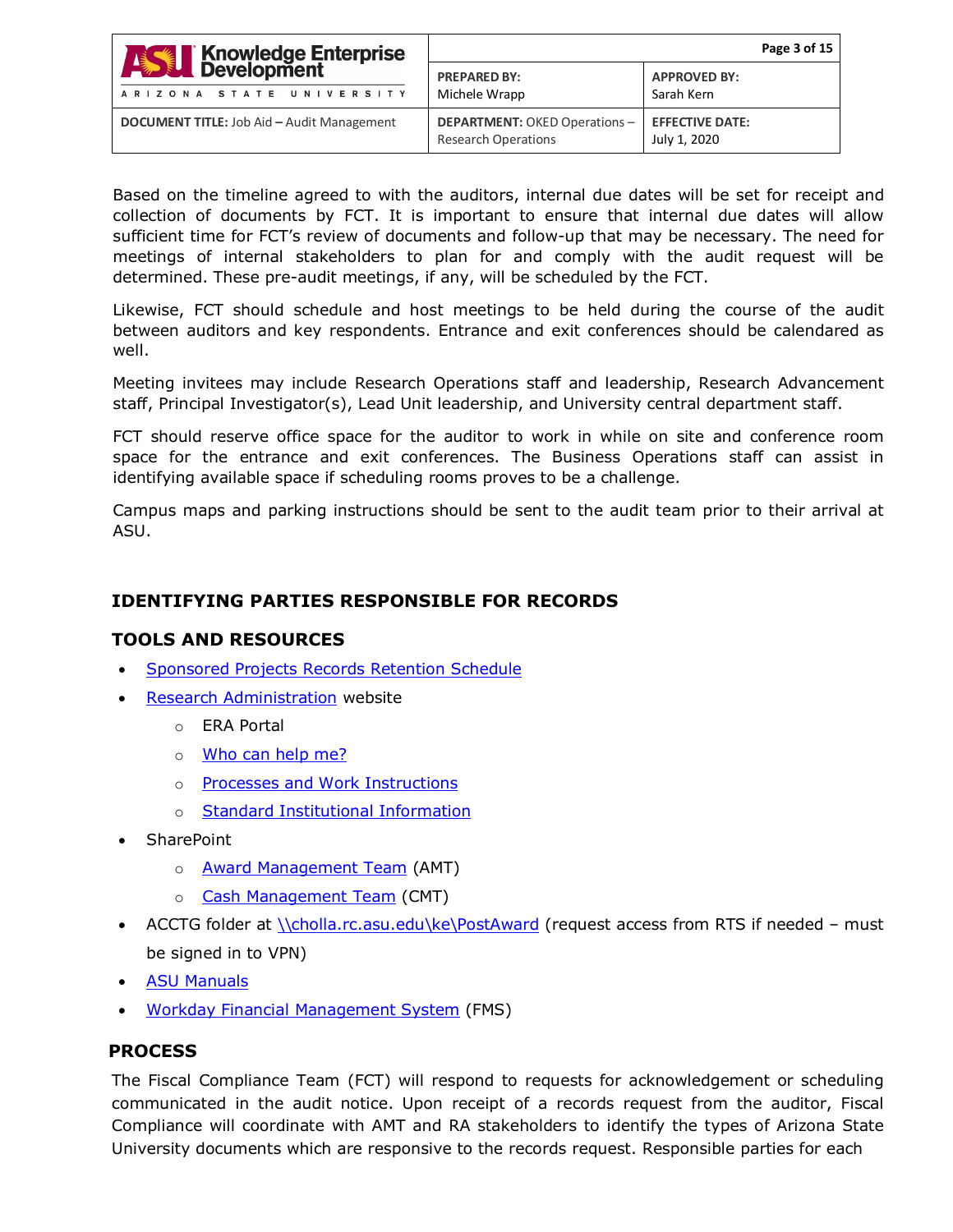| <b>ASSE Knowledge Enterprise</b>                  | Page 4 of 15                                                       |                                        |
|---------------------------------------------------|--------------------------------------------------------------------|----------------------------------------|
| ARIZONA STATE UNIVERSITY                          | <b>PREPARED BY:</b><br>Michele Wrapp                               | <b>APPROVED BY:</b><br>Sarah Kern      |
| <b>DOCUMENT TITLE: Job Aid - Audit Management</b> | <b>DEPARTMENT: OKED Operations -</b><br><b>Research Operations</b> | <b>EFFECTIVE DATE:</b><br>July 1, 2020 |

document type will be identified. Letting respondents know what is being asked for and guiding them through the audit process is part of the liaison role; as is providing the auditors with information on institution-wide practices, policies, systems and related topics. Retrieving awardspecific documents and organizing them for submission to the auditor is the responsibility of the record custodian who originally created them.

Fiscal Compliance should also request that a point-of-contact for each key Research Operations team be named to respond in real-time to auditor requests on the day of the audit.

Generally speaking, these parties are responsible for these record types:

| <b>Record Type</b>                                                                                                    | <b>Record Repository and Responsible Party</b><br><b>Point-of-Contact</b>                                                                                                                                                                                         |
|-----------------------------------------------------------------------------------------------------------------------|-------------------------------------------------------------------------------------------------------------------------------------------------------------------------------------------------------------------------------------------------------------------|
| Proposal                                                                                                              | FCT can retrieve from ERA Proposal module;<br>assistance can be sought from Preaward<br>Services or Lead Unit Research Advancement<br>Administrator (RA)                                                                                                          |
| Notice of Award                                                                                                       | FCT can retrieve from ERA Award module;<br>assistance can be sought from AMT                                                                                                                                                                                      |
| Award modifications                                                                                                   | FCT can retrieve from ERA Award module;<br>assistance can be sought from AMT                                                                                                                                                                                      |
| Sponsored research records (e.g. lab<br>notebooks, research data, technical reports)                                  | FCT should request from Principal Investigator<br>and seek assistance as needed from Lead Unit<br><b>RA</b>                                                                                                                                                       |
| Financial transaction records                                                                                         | FCT can retrieve some records from Workday<br>Financial Management System (FMS); other<br>supporting documentation will be stored outside<br>the FMS and should be provided by the Lead<br>Unit RA or Unit Business Operations Manager or<br>Specialist (BOM/BOS) |
| Invoices and financial reports                                                                                        | <b>FCT</b><br>retrieve<br>from<br>records<br>can<br>some<br>SharePoint; assistance can be sought from AMT                                                                                                                                                         |
| Revenue records (e.g. receipts, Federal draw<br>account records, revenue adjustments,<br>collection activity records) | FCT can retrieve some records from Workday<br>FMS, SharePoint and the ACCTG folder on the<br>itfs1 server; assistance can be sought from<br><b>CMT</b>                                                                                                            |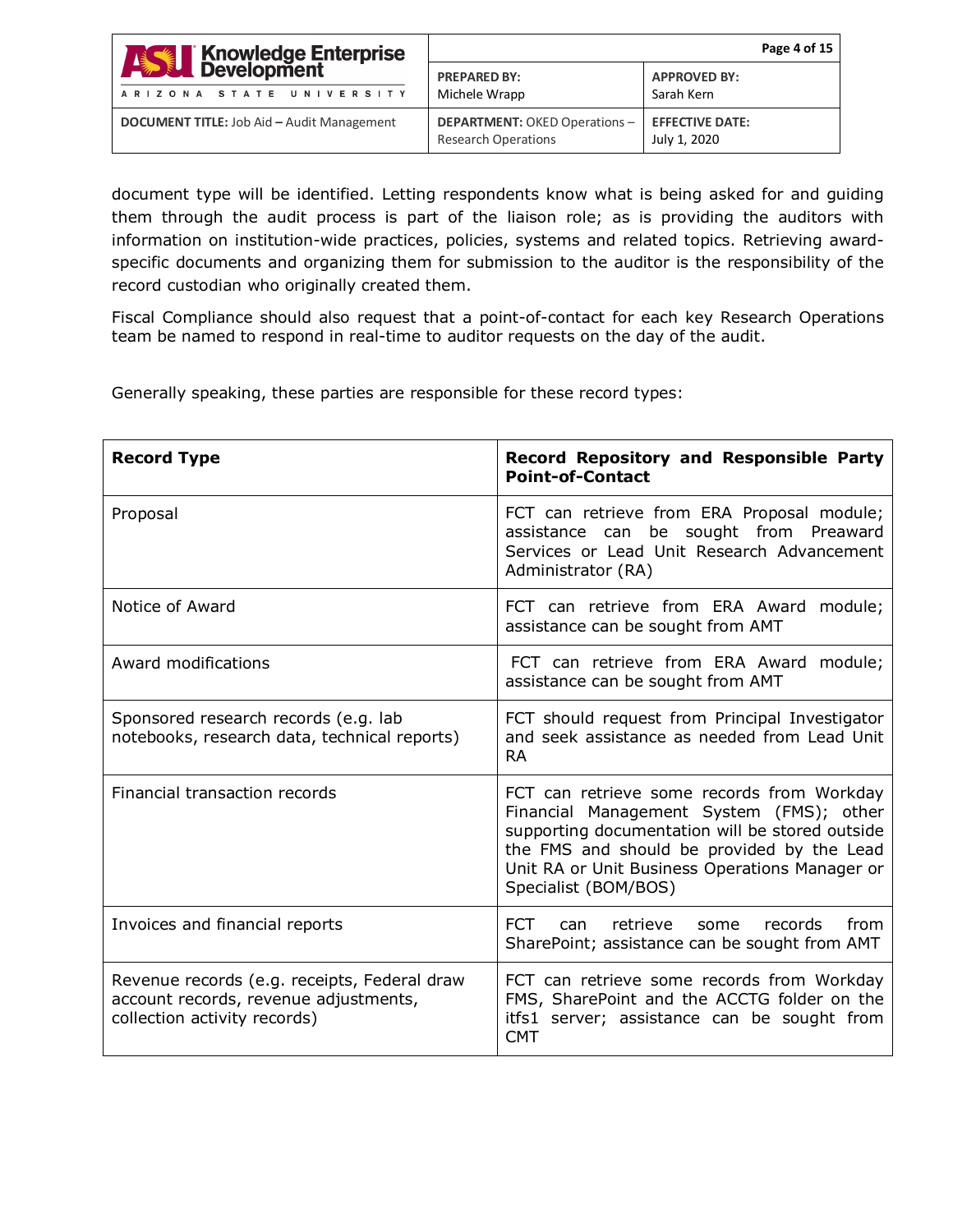| <b>ASSE</b> Knowledge Enterprise                  |                                                                    | Page 5 of 15                           |
|---------------------------------------------------|--------------------------------------------------------------------|----------------------------------------|
| ARIZONA STATE UNIVERSITY                          | <b>PREPARED BY:</b><br>Michele Wrapp                               | <b>APPROVED BY:</b><br>Sarah Kern      |
| <b>DOCUMENT TITLE: Job Aid - Audit Management</b> | <b>DEPARTMENT: OKED Operations -</b><br><b>Research Operations</b> | <b>EFFECTIVE DATE:</b><br>July 1, 2020 |

| <b>Record Type</b>                                                                                                                                              | Record Repository and Responsible Party<br><b>Point-of-Contact</b>                                                                                                                                                                                                       |
|-----------------------------------------------------------------------------------------------------------------------------------------------------------------|--------------------------------------------------------------------------------------------------------------------------------------------------------------------------------------------------------------------------------------------------------------------------|
| Policies and Procedures                                                                                                                                         | FCT can retrieve policy documents from the<br>ASU Manuals, FCT can retrieve Research<br>Operations procedures documents from the<br>Research Administration website. Assistance<br>can be sought from the team or department<br>responsible for the policy or procedure. |
| Standard institutional information (e.g. F&A<br>rate agreement, system certifications and<br>approvals, contact information, institutional<br>identifying data) | FCT can retrieve some of this information from<br>website.<br>the<br>Administration<br>Research<br>Assistance can be sought from Research<br>University<br>Operations teams or central<br>administrators.                                                                |

# <span id="page-4-0"></span>**HOW TO REQUEST AUDIT RECORDS FROM ASU STAKEHOLDERS**

#### **TOOLS AND RESOURCES**

- [Audit records request.oft](https://www.dropbox.com/home/Audit%20Management%20-%20Job%20Aids%20and%20Work%20Instructions/Audit%20email%20templates) email template
- Audit document format guidance
- [Dropbox file request setup and access](https://help.dropbox.com/files-folders/share/create-file-request#filerequest)

#### **PROCESS**

Audit requests for specific records created and retained both within and outside Research Operations (ROps) should be communicated in writing to those record custodians –

For records internal to ROps – Preaward Services, Award Management Team, Fiscal Oversight Team, ORIA; and

For records external to ROps – Unit Research Advancement staff, Unit Business Administrators, Principal Investigators, Project Personnel, Central Administrators (e.g. Financial Services, Student Business Services, Office of Planning & Budget, Recharge Centers).

In advance of sending records requests, the Fiscal Compliance Team should create a spreadsheet to list and assign audit sample numbers to the records requests from the auditors to facilitate tracking and audit management.

In addition to columns for the assigned audit sample numbers and record request description, the spreadsheet should include columns for sample status, due date tracking and related notes.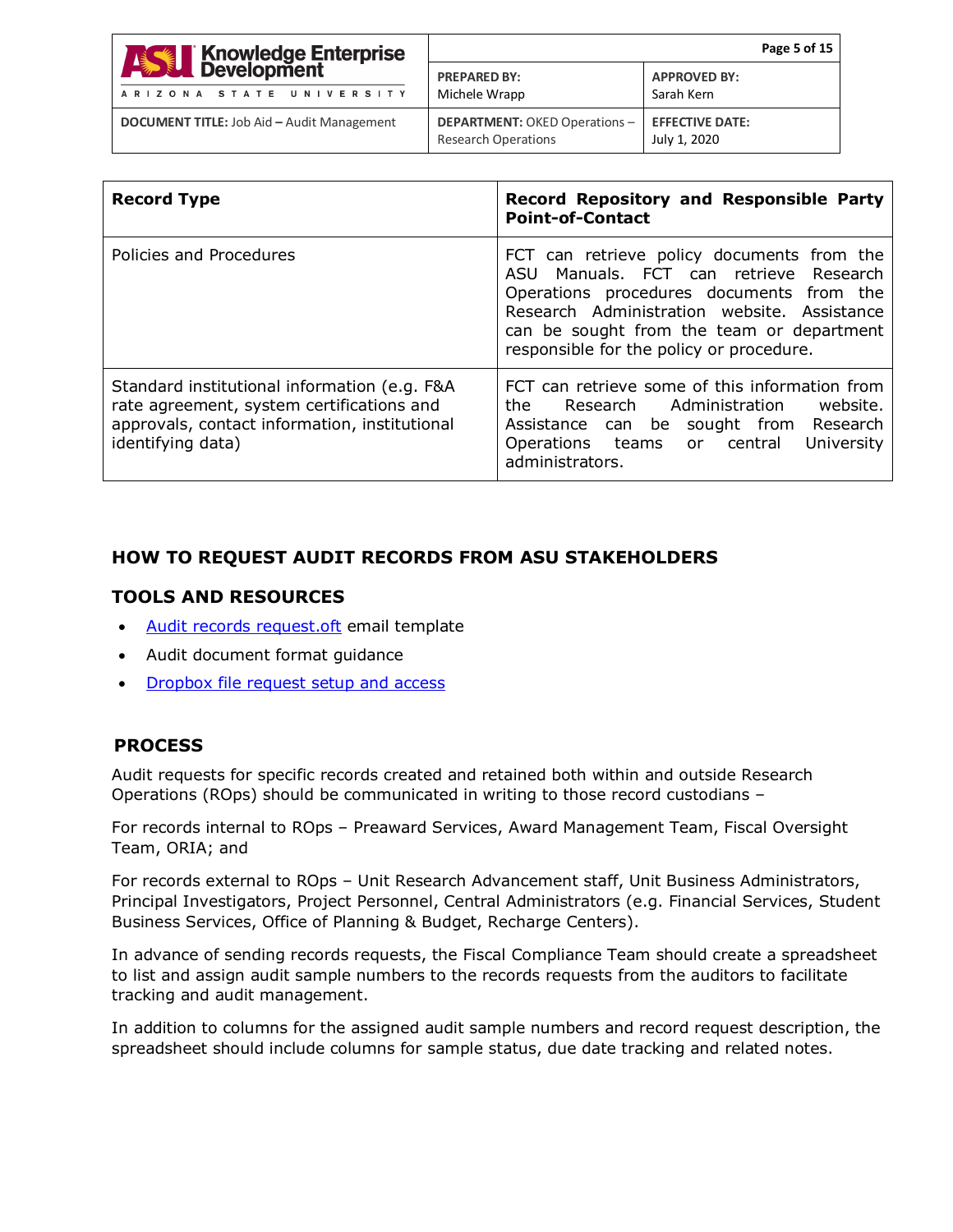| <b>Knowledge Enterprise</b><br>Development        | Page 6 of 15                                                       |                                        |
|---------------------------------------------------|--------------------------------------------------------------------|----------------------------------------|
| <b>ASSES</b><br>ARIZONA STATE UNIVERSITY          | <b>PREPARED BY:</b><br>Michele Wrapp                               | <b>APPROVED BY:</b><br>Sarah Kern      |
| <b>DOCUMENT TITLE: Job Aid - Audit Management</b> | <b>DEPARTMENT: OKED Operations -</b><br><b>Research Operations</b> | <b>EFFECTIVE DATE:</b><br>July 1, 2020 |

| Sample status | <b>Description</b>                                           |
|---------------|--------------------------------------------------------------|
| Requested     | Sample request has been sent to stakeholder                  |
| In progress   | Partial receipt of documents from stakeholder                |
| Received      | All documents received from stakeholder                      |
| Submitted     | Audit documents submitted to auditor                         |
| Closed        | Sample status finalized; no additional<br>documents required |

The requests should be composed using the Audit records request.oft email template and should include a list of requested documents and information; instructions on how to format, label and organize documents and information; a Dropbox link for uploading of documents and information; and due dates for submission of documents and information. An FCT point-of-contact, including name, email and phone number, should be included.

When requesting records and information, be as specific as possible in describing the documents or information and use precise record titles and identifiers to facilitate accurate and timely responses.

Provide detailed instructions on how audit responses should be formatted and labeled to ensure that all documentation is provided to the auditors in a standardized format and provides consistent, clear and accurate information per Audit document format guidance.

[Create a Dropbox file request](https://help.dropbox.com/files-folders/share/create-file-request#filerequest) and provide the link to parties so they can upload requested audit documents and information. Be sure to include a link to information on [how to access Dropbox](https://help.dropbox.com/files-folders/share/received-file-request)  [and how to upload documents](https://help.dropbox.com/files-folders/share/received-file-request) if needed.

# <span id="page-5-0"></span>**HOW TO CREATE AND MAINTAIN AUDIT LOG**

## **TOOLS AND RESOURCES**

• MS Excel

# **PROCESS**

The sponsored projects audit liaison is responsible for creating an ongoing record of audit actions as they occur. This record allows the audit liaison to track and report on audit inquiries and resolutions both internally (to Knowledge Enterprise (KE); University Audit and Advisory Services (UAAS); Vice President for Finance and Deputy Treasurer) and externally (to Office of the Auditor General of the State of Arizona; and sponsor auditors). Additionally, maintaining an ongoing record of audit actions allows Research Operations to ensure that audit findings and internal controls deficiencies are identified and resolved satisfactorily.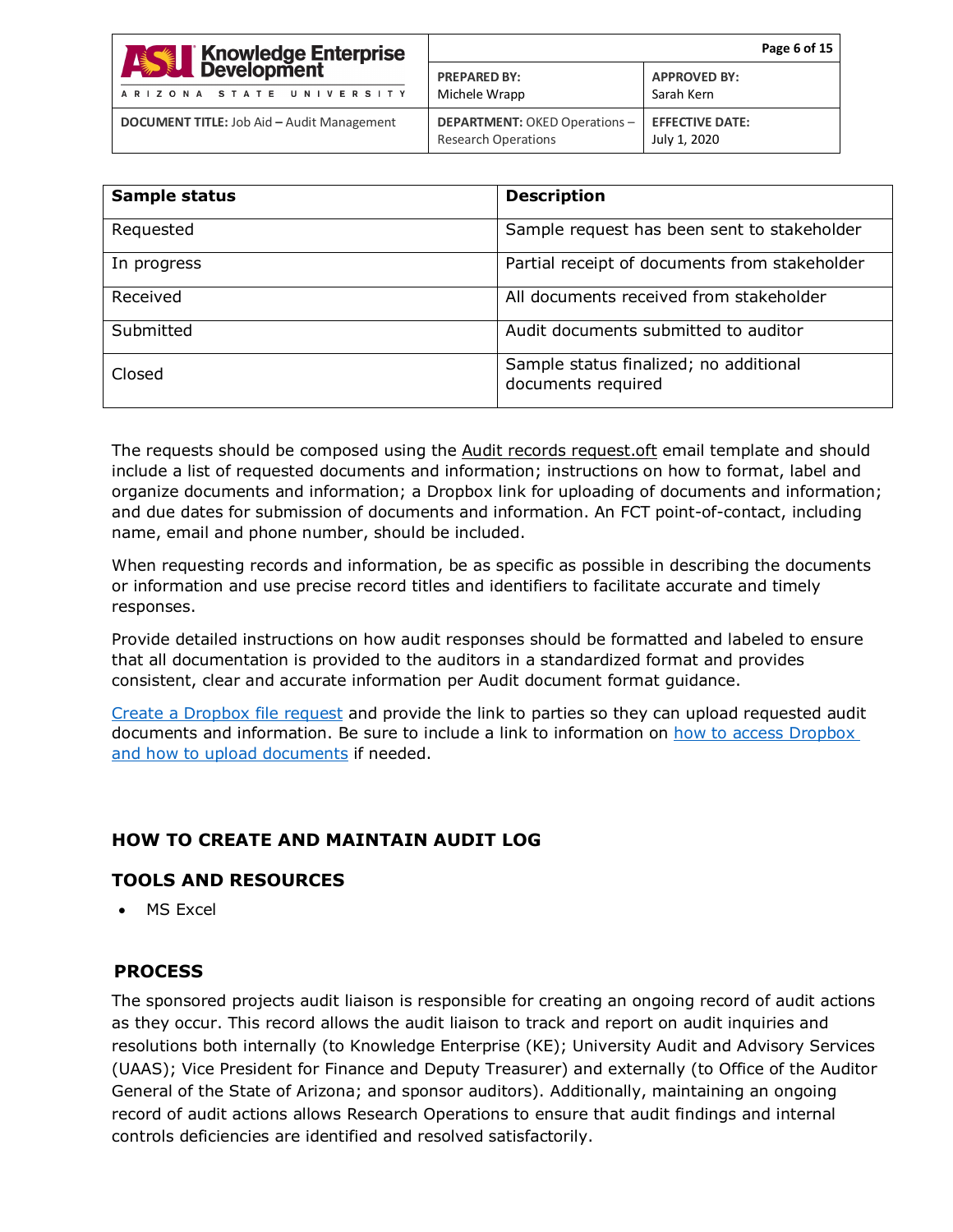| <b>ASSE</b> Knowledge Enterprise<br><b>ASSE</b> Development<br>ARIZONA STATE UNIVERSITY | Page 7 of 15                                                       |                                        |
|-----------------------------------------------------------------------------------------|--------------------------------------------------------------------|----------------------------------------|
|                                                                                         | <b>PREPARED BY:</b><br>Michele Wrapp                               | <b>APPROVED BY:</b><br>Sarah Kern      |
| <b>DOCUMENT TITLE:</b> Job Aid - Audit Management                                       | <b>DEPARTMENT: OKED Operations -</b><br><b>Research Operations</b> | <b>EFFECTIVE DATE:</b><br>July 1, 2020 |

An MS Excel file workbook should be created with separate tabs for each Arizona State University fiscal year. Column headings on the spreadsheet should include –

- AUDIT AGENCY
- AWARD#/GRANT#
- DESCRIPTION
- AUDITOR CONTACT(S)
- ASU CONTACT(S)
- LEAD UNIT CODE and/or NAME
- PRINCIPAL INVESTIGATOR
- AUDIT START DATE
- AUDIT REPORT ISSUANCE DATE
- AUDIT COMPLETION DATE (all outstanding actions complete)
- STATUS (In progress, report issued, resolution complete)
- NOTES
- DATE SENT TO AUDITOR GENERAL (MM/DD/YYYY or N/A)
- RESOLUTION (describe post-audit actions, if any; e.g. repayment of funds, recording of accounting adjustments, report revisions)
- PENDING ACTIONS (describe longer-term required actions; e.g. training, policy changes, procedural changes)
- TOTAL QUESTIONED COSTS (dollar amount of questioned costs)

This log should be actively monitored and updated to ensure that required actions are executed in a timely manner by all stakeholders. Lagging actions should be escalated to the Research Operations Executive Director.

# <span id="page-6-0"></span>**HOW TO STRUCTURE AUDIT FILES**

# **TOOLS AND RESOURCES**

- Dropbox cloud-based file sharing and collaboration folder storage tool
- Audit document format guidance

# **PROCESS**

The Fiscal Compliance Team (FCT) should create audit folders according to the standard file structure for management of audit documentation defined below. The audit folders should be maintained within Dropbox which is currently the standard repository for audit documentation.

Within the Audit documents folder at the top level of the folder structure hierarchy, there should be a single Audit log workbook with a tab for each fiscal year. At this same folder level, there should be one documents folder for each fiscal year. Beneath the fiscal year folder level there should be additional folders in this nesting order –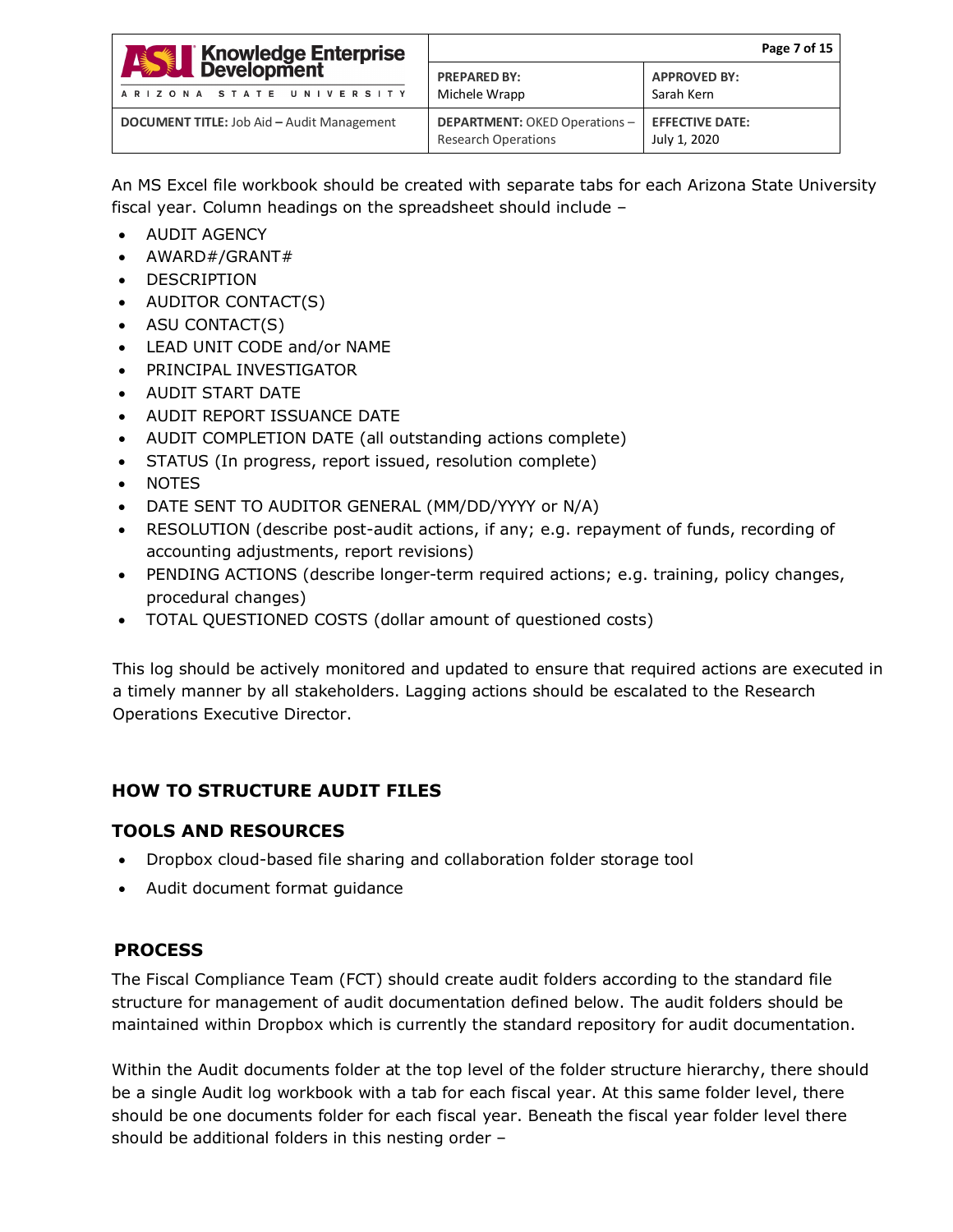| <b>ASSET Knowledge Enterprise</b><br>ARIZONA STATE UNIVERSITY | Page 8 of 15                                                       |                                        |
|---------------------------------------------------------------|--------------------------------------------------------------------|----------------------------------------|
|                                                               | <b>PREPARED BY:</b><br>Michele Wrapp                               | <b>APPROVED BY:</b><br>Sarah Kern      |
| <b>DOCUMENT TITLE: Job Aid - Audit Management</b>             | <b>DEPARTMENT: OKED Operations -</b><br><b>Research Operations</b> | <b>EFFECTIVE DATE:</b><br>July 1, 2020 |

Audit documents Audit log.xlsx  $\vee$  M<sub>2</sub> FY20<sub>xx</sub> Single audit



Note that the Award#\_Grant# folder may end up being one or the other, but not necessarily both.

The nesting order of Dropbox folders for an individual audit should be as shown below, with the Award#\_Grant# folder at the individual audit top level –

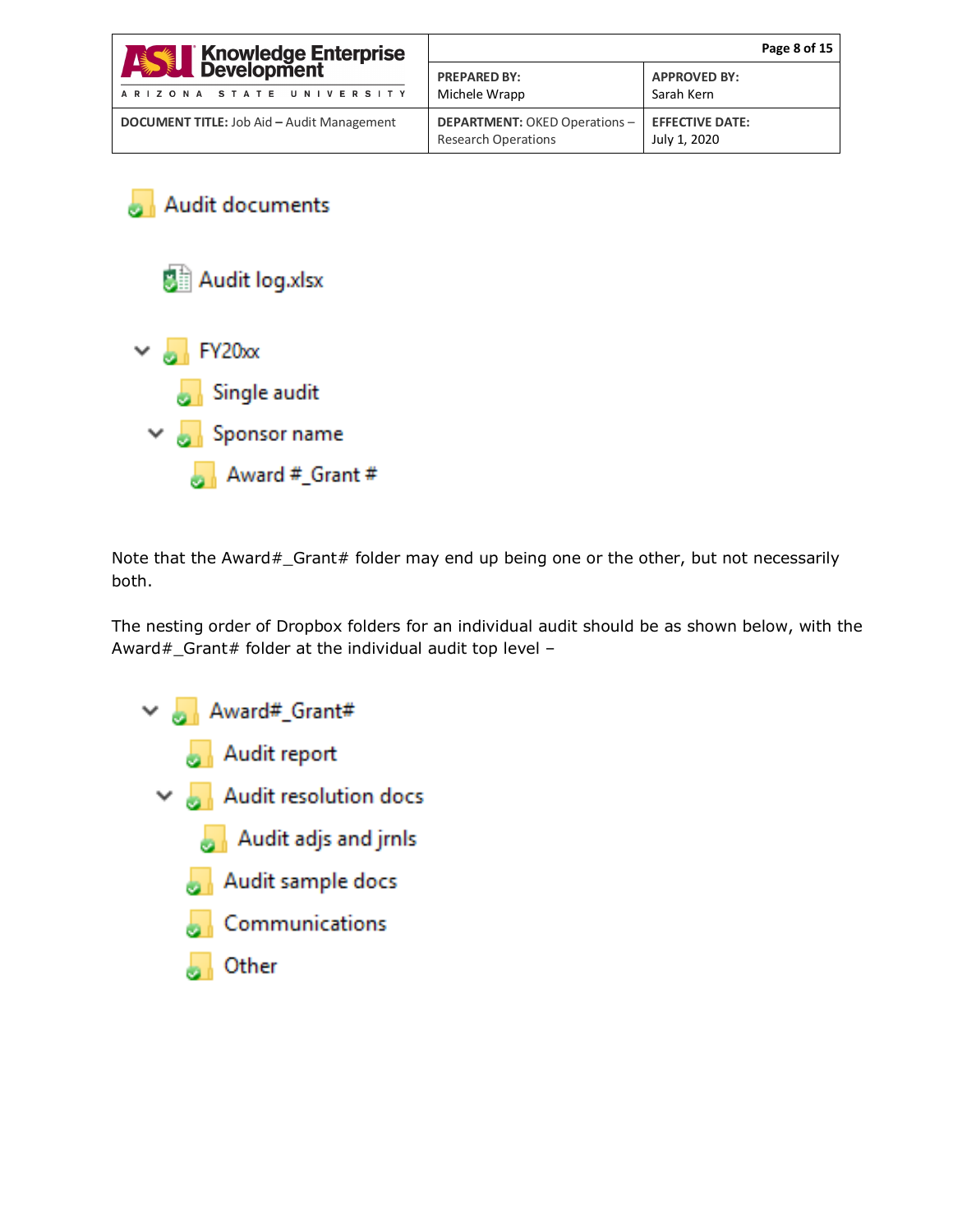| <b>Knowledge Enterprise</b><br>Development<br>$\frac{1}{\sqrt{2}}$<br>ARIZONA STATE UNIVERSITY | Page 9 of 15                                                       |                                        |
|------------------------------------------------------------------------------------------------|--------------------------------------------------------------------|----------------------------------------|
|                                                                                                | <b>PREPARED BY:</b><br>Michele Wrapp                               | <b>APPROVED BY:</b><br>Sarah Kern      |
| <b>DOCUMENT TITLE:</b> Job Aid - Audit Management                                              | <b>DEPARTMENT: OKED Operations -</b><br><b>Research Operations</b> | <b>EFFECTIVE DATE:</b><br>July 1, 2020 |

#### **File naming conventions**

Per Audit document format guidance, **audit sample docs** should be provided in PDF format and should conform to the following naming standard –

Sample# Sponsor award# (and/or) ASU award# (and/or) ASU account# Document ID (and/or) Document name

Email **communications** (.msg files) should be filed by subject line preceded with an email date prefix configured as YYMMDD.

Non-email **communication** files should be named with a date prefix configured as YYMMDD.

**Audit finding** filenames in the **Audit resolution docs** folder should begin with the audit sample  $#$  if the file is related to a single audit sample.

## **File sharing in Dropbox**

The top-level Audit documents Dropbox folder should be shared with the Research Ops. Executive Director (Heather Clark) and the FOT AD (Sarah Kern), and anyone else they direct. Dropbox does not allow sharing of a folder that is within a shared folder. If a folder needs to be shared broadly in order to collect documents, per the "How to request audit records from ASU stakeholders" Job Aid, create a shared Documents folder (appropriately named) outside the Audit Documents shared folder. After all documents have been collected, unshare the Documents folder and move it under the appropriate audit folder within the Audit Documents folder.

# <span id="page-8-0"></span>**AUDIT DOCUMENT FORMAT GUIDANCE**

# **TOOLS AND RESOURCES**

- MS Office
- Adobe Acrobat
- [Research Administration](https://researchadmin.asu.edu/) website ERA Portal
- [Workday Financial Management System](https://www.myworkday.com/asu/d/home.htmld) (FMS)

# **PROCESS**

Requests for records and information in response to audit inquiries should be specific and should use precise record titles and identifiers to facilitate accurate and timely responses.

If you are uncertain what records or information is needed, contact the requestor for clarification. This will expedite the process and mitigate the need for multiple requests and submissions.

Once it is clear what is being requested, review related documentation and extract the original supporting documentation that is responsive to the request without adding extraneous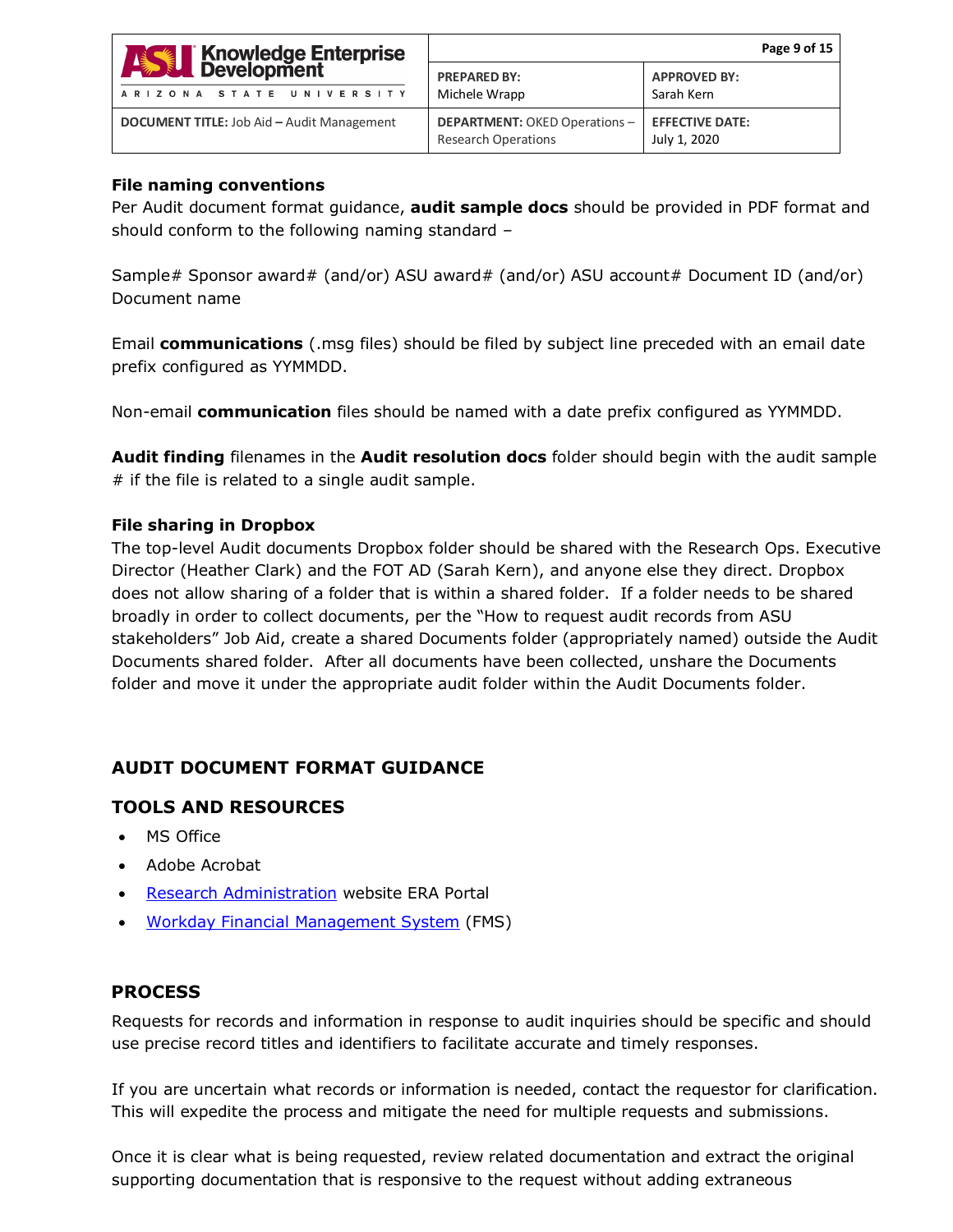| <b>ASSE Knowledge Enterprise</b>                  | Page 10 of 15                                                      |                                        |
|---------------------------------------------------|--------------------------------------------------------------------|----------------------------------------|
| ARIZONA STATE UNIVERSITY                          | <b>PREPARED BY:</b><br>Michele Wrapp                               | <b>APPROVED BY:</b><br>Sarah Kern      |
| <b>DOCUMENT TITLE:</b> Job Aid - Audit Management | <b>DEPARTMENT: OKED Operations -</b><br><b>Research Operations</b> | <b>EFFECTIVE DATE:</b><br>July 1, 2020 |

information. This will assist both the Fiscal Compliance Team (FCT) and the auditors in reviewing sample documentation and executing the audit efficiently.

Documents submitted to FCT should be in a PDF document file format. If the PDF includes spreadsheet data, also include the underlying MS Excel spreadsheet files separately in your submission to FCT. This will allow the audit liaison and auditors to analyze the spreadsheet data as needed. While there may be multiple PDF's created for a single audit sample, there should be a single PDF per financial transaction.

The request from FCT will provide an audit sample number. This number should be used in labeling the audit documents. The PDF file name should generally conform to the following standard with modifications as deemed appropriate:

Sample# Sponsor award# (and/or) ASU award# (and/or) ASU account# Document ID (and/or) Document name

| File name       | <b>Definition</b>                                                             |
|-----------------|-------------------------------------------------------------------------------|
| component       |                                                                               |
| Sample #        | Sample identifier assigned by FCT                                             |
| Sponsor award   | Award identifier assigned by sponsor - see NOA and ERA Awards module          |
| #               |                                                                               |
| ASU award $#$   | Award identifier assigned by ASU - see ERA Awards module: AWD000xxxxx         |
| ASU account $#$ | Workday account identifier assigned by ASU - see ERA awards module:           |
|                 | ACC000xxxxx or GRxxxxx                                                        |
| Document ID     | Transaction ID assigned by Workday FMS or other system from which             |
|                 | generated                                                                     |
| Document        | Identifier of document type; e.g. PI approval, Invoice, NOA, Mod, Subaward    |
| name            | agreement, F&A rate agreement, Appointment letter, Effort report, ATF report, |
|                 | Payroll detail                                                                |

## <span id="page-9-0"></span>**HOW TO REVIEW RECORDS SUBMITTED BY RESPONSIBLE PARTIES**

## **TOOLS AND RESOURCES**

- [Research Administration](https://researchadmin.asu.edu/) processes and procedures
- [ASU policy and procedures manuals](https://www.asu.edu/aad/manuals/)
- [Sponsored projects records retention policy](https://researchadmin.asu.edu/sites/default/files/Sponsored-Projects-Records-Retention-Schedule.pdf)

## **PROCESS**

The Fiscal Compliance Team (FCT) under the supervision of the audit liaison has the responsibility to review and organize audit documents submitted by the responsible parties. The documents will be reviewed for relevance, readability, responsiveness, and completeness. Documents should be reviewed by the FCT audit liaison staff in the same manner in which the auditors are expected to review them.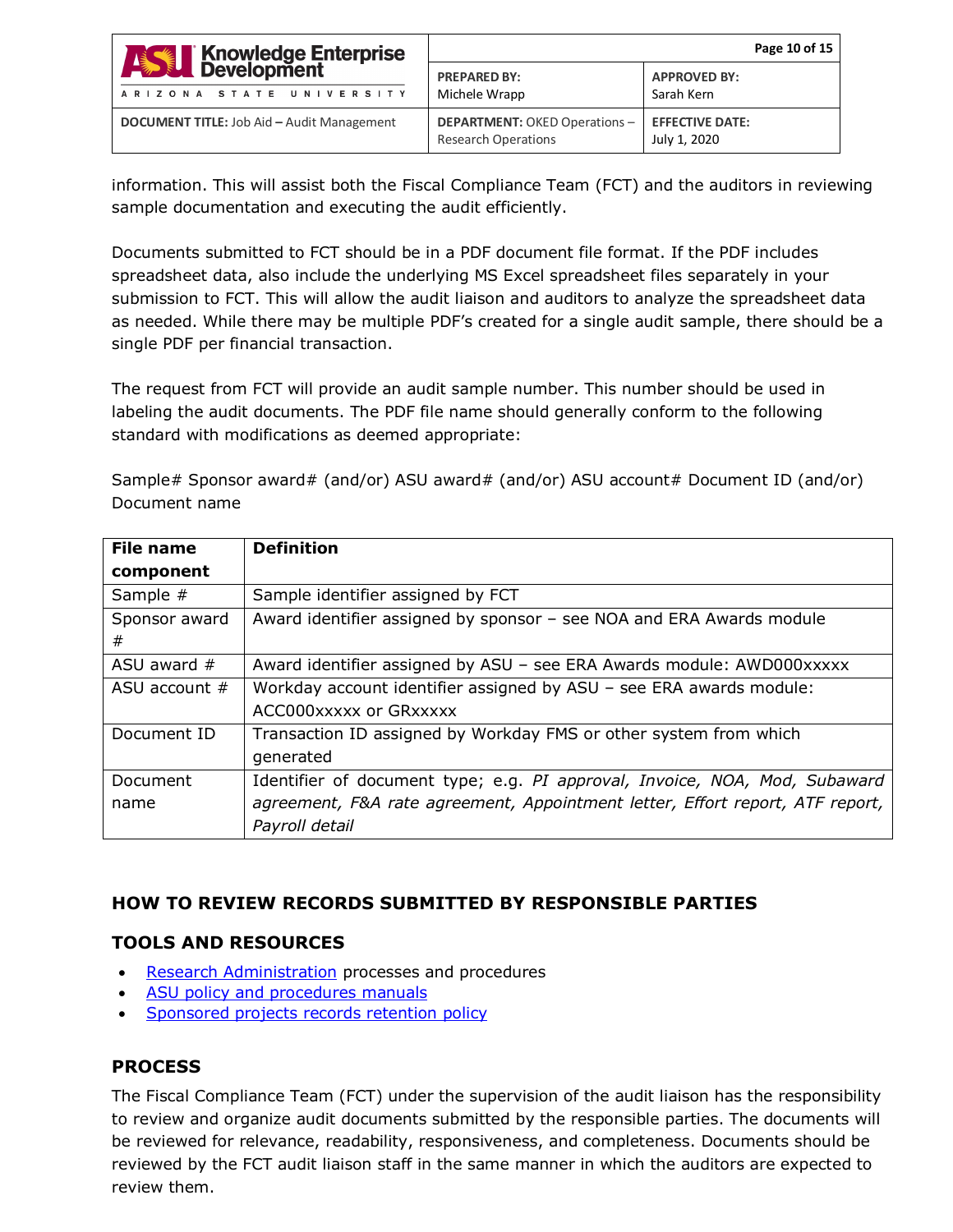| <b>ASSE Knowledge Enterprise</b>                  | Page 11 of 15                                                      |                                        |
|---------------------------------------------------|--------------------------------------------------------------------|----------------------------------------|
| ARIZONA STATE UNIVERSITY                          | <b>PREPARED BY:</b><br>Michele Wrapp                               | <b>APPROVED BY:</b><br>Sarah Kern      |
| <b>DOCUMENT TITLE:</b> Job Aid - Audit Management | <b>DEPARTMENT: OKED Operations -</b><br><b>Research Operations</b> | <b>EFFECTIVE DATE:</b><br>July 1, 2020 |

Any deficiencies should be communicated to the preparers with a request for revision. Any extraneous documents should be deleted. Only documents that are directly relevant and responsive to the audit inquiry should be submitted to the auditors. It is the responsibility of the record steward to ensure that submitted documents are responsive and conform to audit standards set by the audit liaison.

The audit liaison acts as the single point of contact between the institution and the auditors but is not responsible for retrieving or producing responsive documents. If recordkeeping standards are followed, providing responsive, well-organized audit documentation should not require significant effort beyond document retrieval and review by the responsible parties.

# <span id="page-10-0"></span>**HOW TO SUBMIT RECORDS TO AUDITORS**

# **TOOLS AND RESOURCES**

- MS Outlook
- [Audit document submission.oft](https://www.dropbox.com/home/Audit%20Management%20-%20Job%20Aids%20and%20Work%20Instructions/Audit%20email%20templates) email template
- Dropbox cloud-based file sharing and collaboration folder storage tool

# **PROCESS**

Audit documents should be submitted using the methodology specified by the auditor (e.g. email attachment, Dropbox, Box, secure auditor portal). While Research Operations' preference is to submit audit documents in PDF format via Dropbox, some auditors prefer paper documentation. Be certain to ask the auditors' preference and accommodate it to the extent possible.

The Audit document submission.oft email template can be modified to reflect the submission methodology used.

Complete copies of all submitted documents and related communications with auditors should be filed in the Dropbox folders created to track audit activity per How to structure audit files.

# <span id="page-10-1"></span>**HOW TO TRACK STATUS OF AUDIT THROUGHOUT PROCESS**

# **TOOLS AND RESOURCES**

- MS Excel
- Dropbox cloud-based file sharing and collaboration folder storage tool
- How to request audit records from ASU stakeholders
- How to create and maintain audit log
- How to structure audit files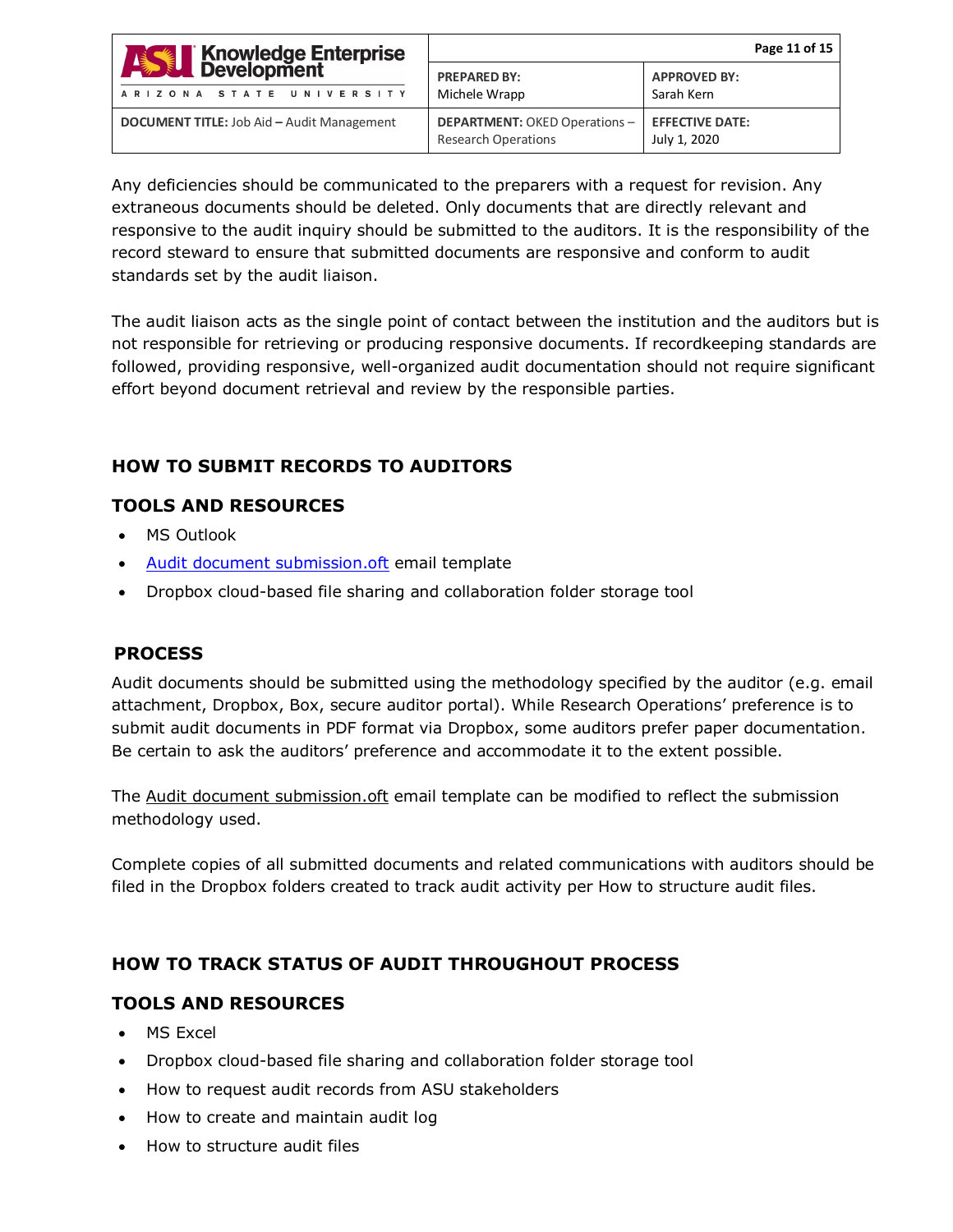| <b>ASSE Knowledge Enterprise</b>                  | Page 12 of 15                                                      |                                        |
|---------------------------------------------------|--------------------------------------------------------------------|----------------------------------------|
| ARIZONA STATE UNIVERSITY                          | <b>PREPARED BY:</b><br>Michele Wrapp                               | <b>APPROVED BY:</b><br>Sarah Kern      |
| <b>DOCUMENT TITLE:</b> Job Aid - Audit Management | <b>DEPARTMENT: OKED Operations -</b><br><b>Research Operations</b> | <b>EFFECTIVE DATE:</b><br>July 1, 2020 |

## **PROCESS**

The Fiscal Compliance Team (FCT) is responsible for tracking the status of all audit actions, including external communications with auditors; internal communications with stakeholders; receipt, review and submission of audit sample documents; audit reports; and documents evidencing resolution of findings.

While the overall audit status will be maintained in the audit log described in How to create and maintain audit log, real-time detailed tracking is important for effective management of the audit liaison's responsibilities. This tracking should be managed through timely updating of the spreadsheet described in How to request audit records from ASU stakeholders.

This detailed tracking should include status of the audit resolution process, both internal actions and external updates to auditors.

Internal – FCT is responsible for directing the recording of financial transactions required to achieve resolution of audit findings. Responsible parties should be directed to provide complete copies of all documentation evidencing achievement of audit resolution to FCT. Audit resolution documents should be filed in the Dropbox audit folders as described in How to structure audit files. Any changes to policies, procedures or business processes deemed necessary as a result of the audit outcome should be proposed by the Fiscal Oversight Team in conjunction with affected stakeholders. The Change Management Board is the appropriate forum for discussion and implementation of such changes.

External – FCT is responsible for providing documents evidencing achievement of audit resolution to the auditors.

# <span id="page-11-0"></span>**ACCESSING INSTITUTION-WIDE AUDIT DOCUMENTS**

## **TOOLS AND RESOURCES**

- [Research Administration website](https://researchadmin.asu.edu/)
- [Dropbox](https://www.dropbox.com/home/Audit%20Documents) access to Standard Audit Document Repository

## **PROCESS**

A repository of institutional information commonly requested during audits and site visits has been created to facilitate consistency, accuracy and expediency in responses.

Much of this information is found on the Research Administration website. In those instances, a link to the webpage has been provided. For the remaining information, a link to the repository is provided.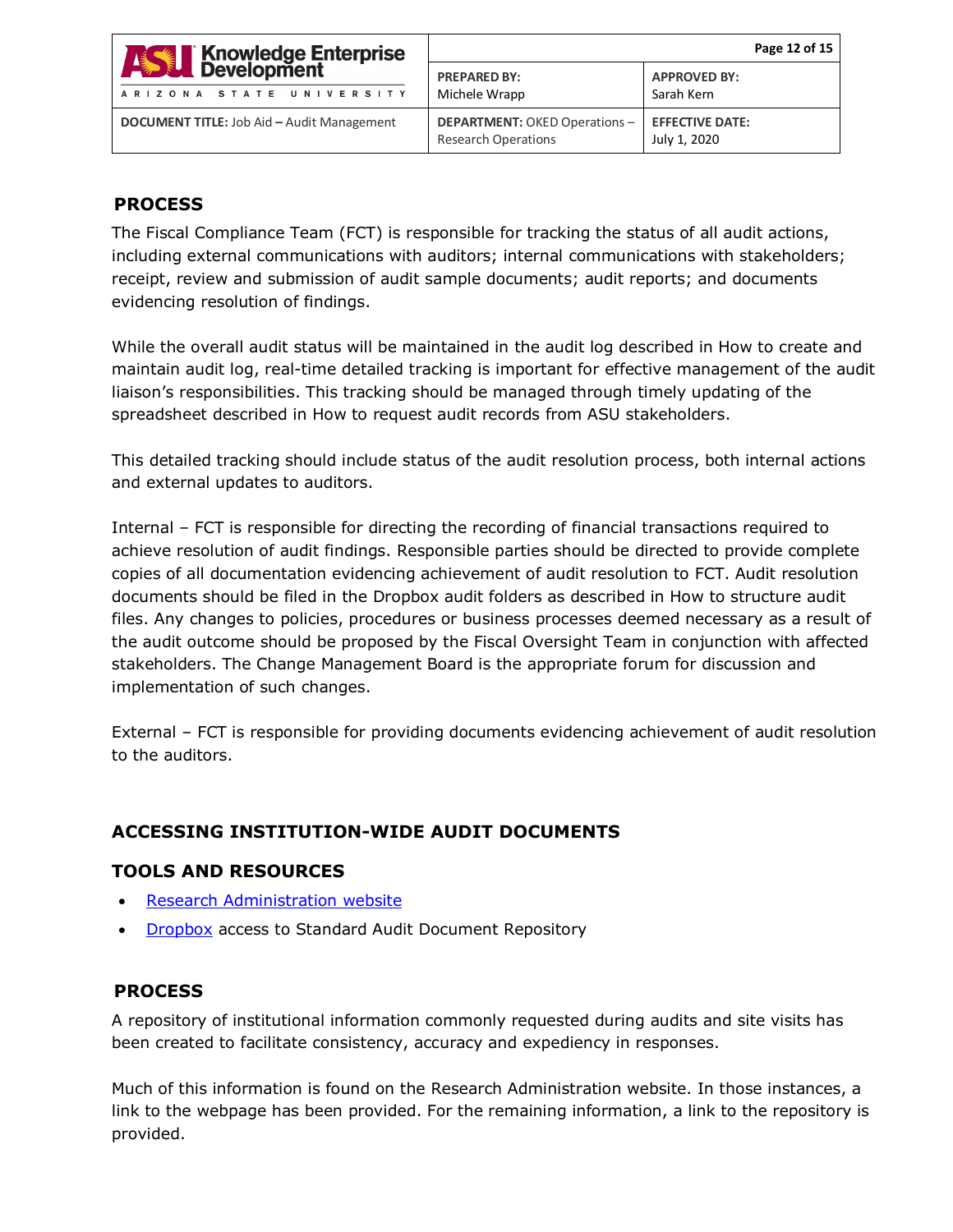| <b>ASSE Knowledge Enterprise</b>                  | Page 13 of 15                                                      |                                        |
|---------------------------------------------------|--------------------------------------------------------------------|----------------------------------------|
| ARIZONA STATE UNIVERSITY                          | <b>PREPARED BY:</b><br>Michele Wrapp                               | <b>APPROVED BY:</b><br>Sarah Kern      |
| <b>DOCUMENT TITLE:</b> Job Aid - Audit Management | <b>DEPARTMENT: OKED Operations -</b><br><b>Research Operations</b> | <b>EFFECTIVE DATE:</b><br>July 1, 2020 |

| Institutional information                            | Link                                                                       | Audit document label |
|------------------------------------------------------|----------------------------------------------------------------------------|----------------------|
| ASU charter                                          | https://www.asu.edu/about/charter-                                         | ASU_charter          |
|                                                      | mission-and-values                                                         |                      |
|                                                      | Embedded in CAFR:                                                          |                      |
| ASU organizational chart                             | https://cfo.asu.edu/financial-reports                                      | ASU_org_chart        |
|                                                      |                                                                            |                      |
| ASU CFO organizational                               | Available at:                                                              | ASU_CFO_org_chart    |
| chart                                                | https://cfo.asu.edu/business-finance-                                      |                      |
|                                                      | leadership                                                                 |                      |
|                                                      |                                                                            |                      |
| <b>Research Operations</b><br>organizational chart   | https://researchadmin.asu.edu/research-<br>operations                      | ROps_org_chart       |
|                                                      |                                                                            |                      |
| Single audit report                                  | https://researchadmin.asu.edu/financial-                                   | Single_audit_report  |
|                                                      | accountability/single-audit                                                |                      |
|                                                      |                                                                            |                      |
| CAFR (Comprehensive                                  | https://cfo.asu.edu/financial-reports                                      | ASU_CAFR             |
| Annual Financial Report)<br>Tax-exempt status letter | https://www.asu.edu/fs/documents/ASU-                                      | ASU_tax-             |
|                                                      | tax-exempt-letter.pdf                                                      | exempt_status_letter |
|                                                      |                                                                            |                      |
| Property Management                                  | https://researchadmin.asu.edu/sites/def                                    | ASU_PMSA             |
| <b>Systems Analysis</b>                              | ault/files/PMSA-Approval-Letter.pdf                                        |                      |
|                                                      |                                                                            |                      |
| $DS-2$                                               | https://researchadmin.asu.edu/sites/def<br>ault/files/ASU-Cost-Accounting- | ASU_DS-2             |
|                                                      | Standards-Board-Disclosure-Statement-                                      |                      |
|                                                      | Form-DS-2.pdf                                                              |                      |
|                                                      |                                                                            |                      |
| NICRA (Negotiated                                    | https://researchadmin.asu.edu/sites/def                                    | ASU_NICRA            |
| <b>Indirect Cost Rate</b>                            | ault/files/F-and-A-Rate-Agreement.pdf                                      |                      |
| Agreement)                                           |                                                                            |                      |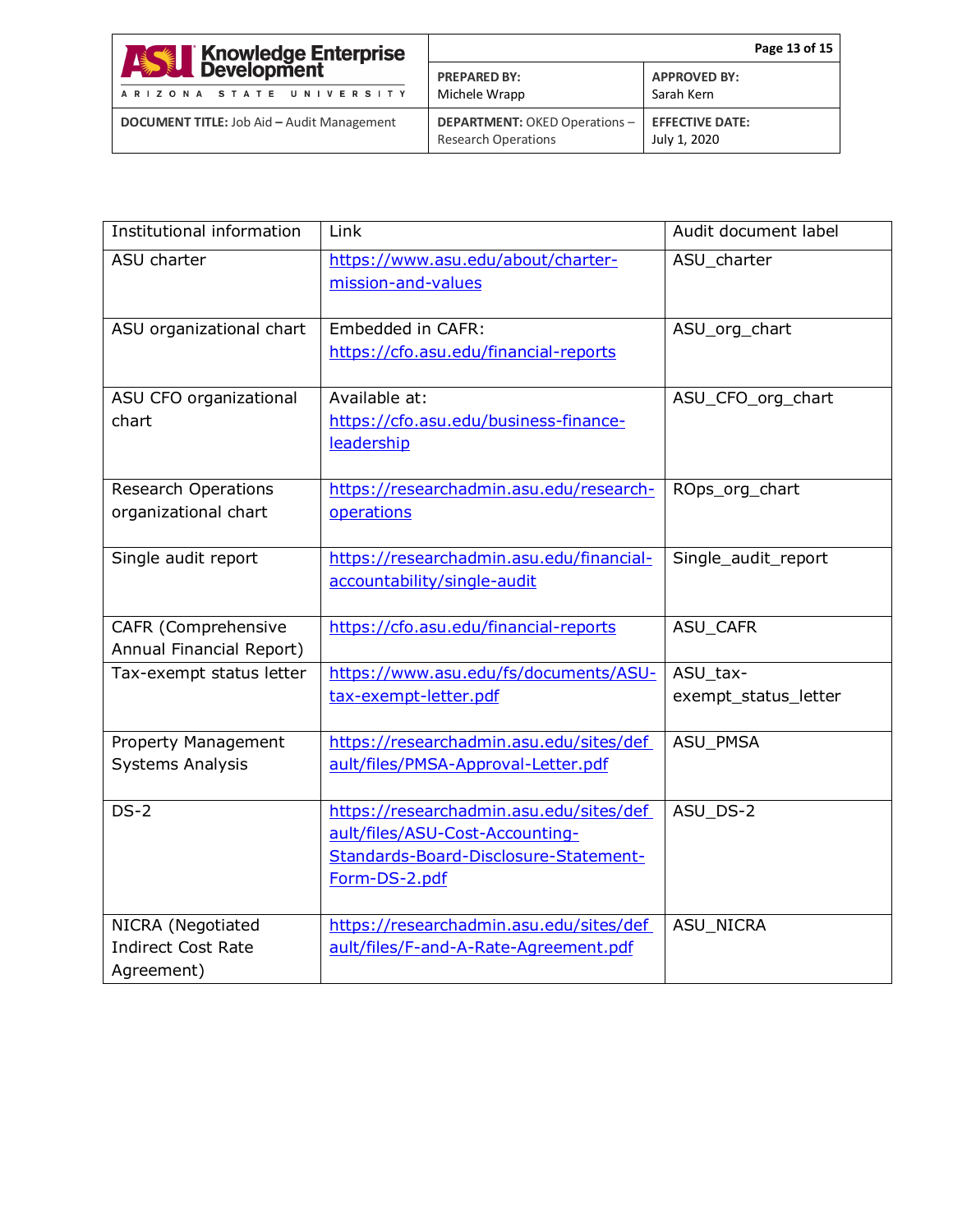| <b>ASSET Knowledge Enterprise</b>                 | Page 14 of 15                                                      |                                        |
|---------------------------------------------------|--------------------------------------------------------------------|----------------------------------------|
| ARIZONA STATE UNIVERSITY                          | <b>PREPARED BY:</b><br>Michele Wrapp                               | <b>APPROVED BY:</b><br>Sarah Kern      |
| <b>DOCUMENT TITLE:</b> Job Aid - Audit Management | <b>DEPARTMENT: OKED Operations -</b><br><b>Research Operations</b> | <b>EFFECTIVE DATE:</b><br>July 1, 2020 |

| Institutional information       | Link                                                                      | Audit document label     |
|---------------------------------|---------------------------------------------------------------------------|--------------------------|
| Representations &               | https://researchadmin.asu.edu/procedur                                    | ASU_Reps_Certs           |
| Certifications (Reps &          | es/submit-and-negotiate/wi-sn-                                            |                          |
| Certs)                          | 10#Representations-and-Certifications                                     |                          |
|                                 |                                                                           |                          |
| <b>Policy Manuals</b>           | https://www.asu.edu/aad/manuals/                                          | ASU_Policy_Manuals       |
| <b>Historical ERE rates</b>     |                                                                           |                          |
|                                 | https://researchadmin.asu.edu/salaries-<br>wages-and-ere#Employee Related | ASU_historical_ERE_rates |
|                                 | <b>Expenses</b>                                                           |                          |
| <b>Historical tuition</b>       | https://cfo.asu.edu/rata-tuition-                                         | ASU_historical_TR_rates  |
| remission rates                 | remission-and-rates                                                       |                          |
|                                 |                                                                           |                          |
| Record retention                | https://researchadmin.asu.edu/sites/def                                   | ASU_record_retention     |
| schedule                        | ault/files/Sponsored-Projects-Records-                                    |                          |
|                                 | Retention-Schedule.pdf                                                    |                          |
|                                 |                                                                           |                          |
| <b>Historical F&amp;A rates</b> | https://www.dropbox.com/home/Audit%                                       | ASU_historical_F_A_rates |
|                                 | 20Management%20-                                                          |                          |
|                                 | %20Job%20Aids%20and%20Work%20I                                            |                          |
|                                 | nstructions/Standard%20Audit%20Docu                                       |                          |
|                                 | ment%20Repository                                                         |                          |
| Description of Workday          | https://www.dropbox.com/home/Audit%                                       | Workday_FMS              |
| <b>Financial Management</b>     | 20Management%20-                                                          |                          |
| System (FMS)                    | %20Job%20Aids%20and%20Work%20I                                            |                          |
|                                 | nstructions/Standard%20Audit%20Docu                                       |                          |
|                                 | ment%20Repository                                                         |                          |
| Workday FMS ledger              | https://www.dropbox.com/home/Audit%                                       | Workday_FMS_ledger_acc   |
| account list                    | 20Management%20-                                                          | ounts                    |
|                                 | %20Job%20Aids%20and%20Work%20I                                            |                          |
|                                 | nstructions/Standard%20Audit%20Docu                                       |                          |
|                                 | ment%20Repository                                                         |                          |
| Advantage FY2018 chart          | https://www.dropbox.com/home/Audit%                                       | Advantage_chart_of_accou |
| of accounts                     | 20Management%20-                                                          | nts                      |
|                                 | %20Job%20Aids%20and%20Work%20I                                            |                          |
|                                 | nstructions/Standard%20Audit%20Docu                                       |                          |
|                                 | ment%20Repository                                                         |                          |
| Federal depository              | https://www.dropbox.com/home/Audit%                                       | Fed_Depository_account   |
| account information             | 20Management%20-                                                          |                          |
|                                 | %20Job%20Aids%20and%20Work%20I                                            |                          |
|                                 | nstructions/Standard%20Audit%20Docu<br>ment%20Repository                  |                          |
|                                 |                                                                           |                          |